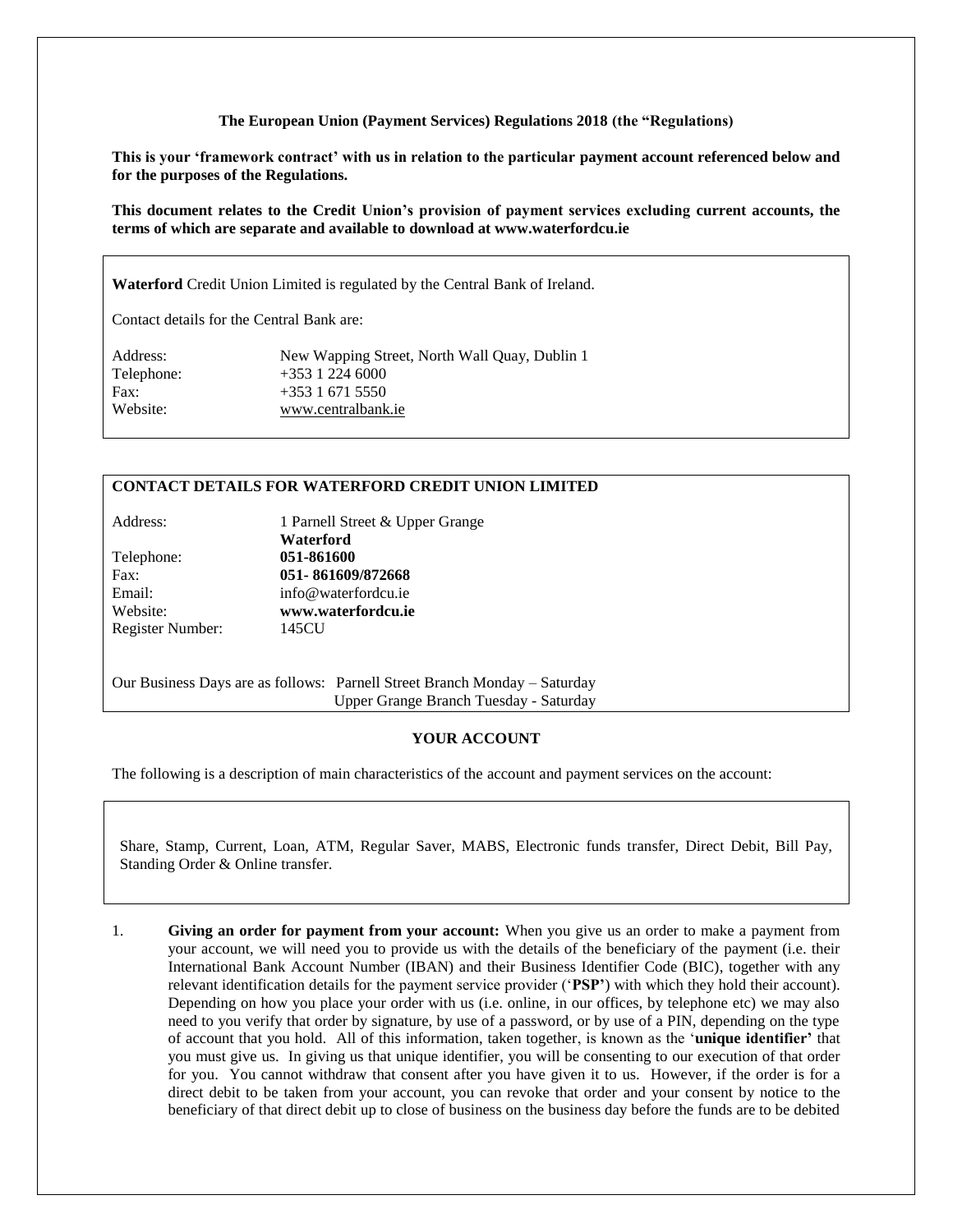from your account. If the order is for a standing order to be taken from your account, you can revoke that order and your consent by calling into our offices in Parnell Street or Upper Grange up to close of business on the Business Day before the funds are to be debited from your account. In exceptional cases, we may allow you to withdraw your consent after the times specified above, but our specific agreement will be required and we will not be obliged to do this.

- 2. **Cut-off times:** When we are given an order in relation to a payment on your account, we must be given that order before 12 noon on one of our Business Days. If we are given that order after that time, we will be deemed to have received that order on our next following Business Day. If we agree with you that an order is to be executed on a particular Business Day, then we will be deemed to have received that order on that particular Business Day.
- 3. **Execution times:** Once we are deemed to have received an order under 2 above, you agree that we have up to the end of the third Business Day following the date of deemed receipt under 2 above to credit the amount of that order to the beneficiary's PSP. On or after 1 January 2012, we confirm that we have up to the end of the first Business Day following the date of deemed receipt under 2 above to so credit that amount. If the order is initiated by paper, in both cases we will have an extra Business Day to do this.
- 4. **Spending limits and payment instruments:** If we give you a payment instrument on your account a card with a PIN number, or use of online banking with a password, you may separately agree spending limits with us for use of a particular payment instrument. If we give you such a payment instrument for your account, you must, as soon as you receive it, take all reasonable steps to keep its personalised security credentials safe. If the payment instrument is lost, stolen, misappropriated or used in an unauthorised manner, you should notify us by phone/fax 051-861600/ 872668 or calling into our offices in Parnell Street or Upper Grange during normal business hours. We reserve the right to block your use of a payment instrument for any of the following reasons:
	- (a) the security of the payment instrument;
	- (b) if we suspect that it is, or has been, used in an unauthorised or fraudulent manner;
	- (c) (if the payment instrument is connected with the provision by us of credit to you) a significantly increased risk that you may be unable to fulfil your obligations to pay; and
	- (d) our national or community obligations

If we block your use of a payment instrument, we will tell you about it (and the reasons for it) in writing, unless giving you that information would compromise our security or would be prohibited by law. You may request that we unblock the payment instrument and we will do so, or replace the payment instrument, once the reason for blocking no longer exists.

- 5. **Charges:** We only levy a limited number of charges in connection with the accounts that we offer. Details of these charges are set out below:
	- (a) Commission rate of 1% on all Foreign Exchange Transactions subject to minimum rate of  $\epsilon$ 1 and a maximum rate of  $€15$

Details of these charges are available in our offices or on request.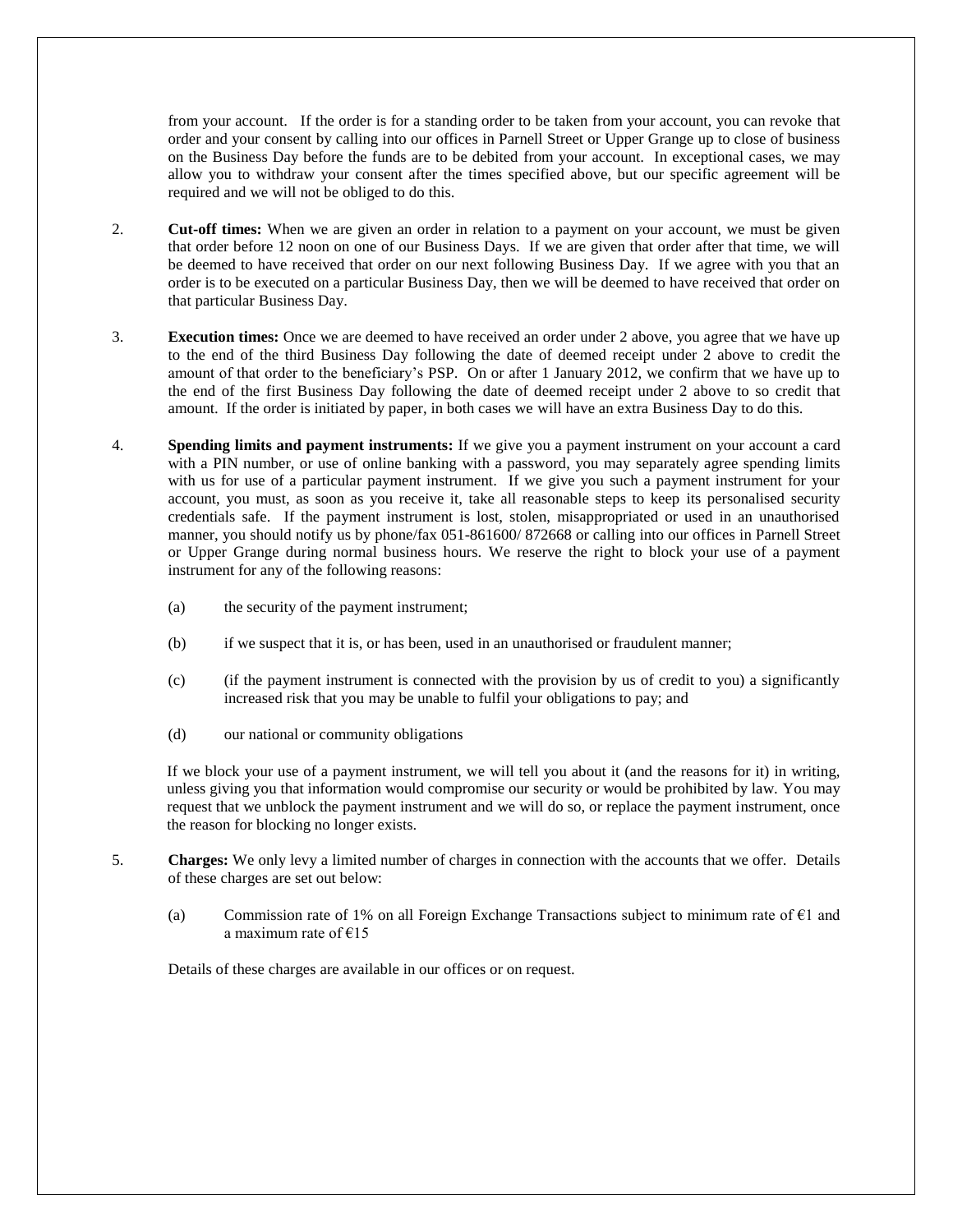- 6. **Interest rates:** If an interest rate applies to your account, you are told this when you open your account and that interest rate is incorporated by reference into this Framework Contract. You can obtain confirmation of that interest rate by contacting us as set out on page 1 above.
- 7. **Exchange rates:** Currently there is no facility to take payments on your account including a withdrawal by you from your account which involves a currency conversion being made by us.
- 8. **Giving you information:** If we need to give you information or notice of any matters relating to this Framework Contract, we will do so in writing unless we state otherwise herein. Such information or notice will be given to you promptly upon the requirement to do so arising. You may request that we provide or make available to you certain information (prescribed by law) relating to individual payment transactions executed on your account at least once a month and free of charge, in a manner that allows you to store and reproduce the information unchanged.
- 9. **Copy Framework Contract:** For as long as you hold this account with us, you have the right to receive, at any time and on request by you, a copy of this Framework Contract on paper or, if possible, by secure email.
- 10. **Unauthorised transactions:** If you become aware of a transaction on your account that is unauthorised or incorrectly executed, you must tell us without undue delay and, in any event, within thirteen months of that transaction being debited from your account. You will be entitled to rectification from us if that transaction was unauthorised or incorrectly executed. If the transaction was unauthorised, we will refund the amount of it to you and, if necessary, restore your account to the state that it would have been in if the unauthorised transaction had not taken place **PROVIDED THAT**:
	- (a) you will bear the loss of an unauthorised transaction on your account, up to a total of  $\epsilon$ 50, if the unauthorised transaction resulted from the use of a lost, stolen or misappropriated payment instrument unless (i) the loss, theft or misappropriation was not detectable to you prior to the payment and you have not acted fraudulently, or (ii) the loss was caused by actions or lack of action by us or any of our employees, agents or third parties acting on your behalf.
	- (b) you will bear all losses relating to an unauthorised transaction on your account if you incurred those losses by acting fraudulently or by failing, intentionally or with a gross negligence, or if you failed to take reasonable steps to keep the payment instrument and personalised security credentials safe, to use the payment instrument in accordance with any terms that we tell you are applicable to it, and to notify us without undue delay of it being lost, stolen, misappropriated or used in an unauthorised manner;
	- (c) so long as you have not acted fraudulently you will not bear any financial consequences resulting from the use of a lost, stolen or misappropriated payment instrument once you have notified us in accordance with this Framework Contract that it has been lost, stolen or misappropriated;
	- (d) if we have not required strong customer authentication, in accordance with applicable legal or regulatory standards, you will not bear any financial losses unless you have acted fraudulently.
- 11. **Refunds of direct debits:** If a direct debit is taken from your account but:
	- (a) your direct debit authorisation did not specify the exact amount of the payment; and
	- (b) the amount of the payment exceeded the amount you could reasonably have expected taking into account your previous spending patterns, this Framework Contract and other relevant circumstances; and
	- (c) you give us such factual information as we may require; and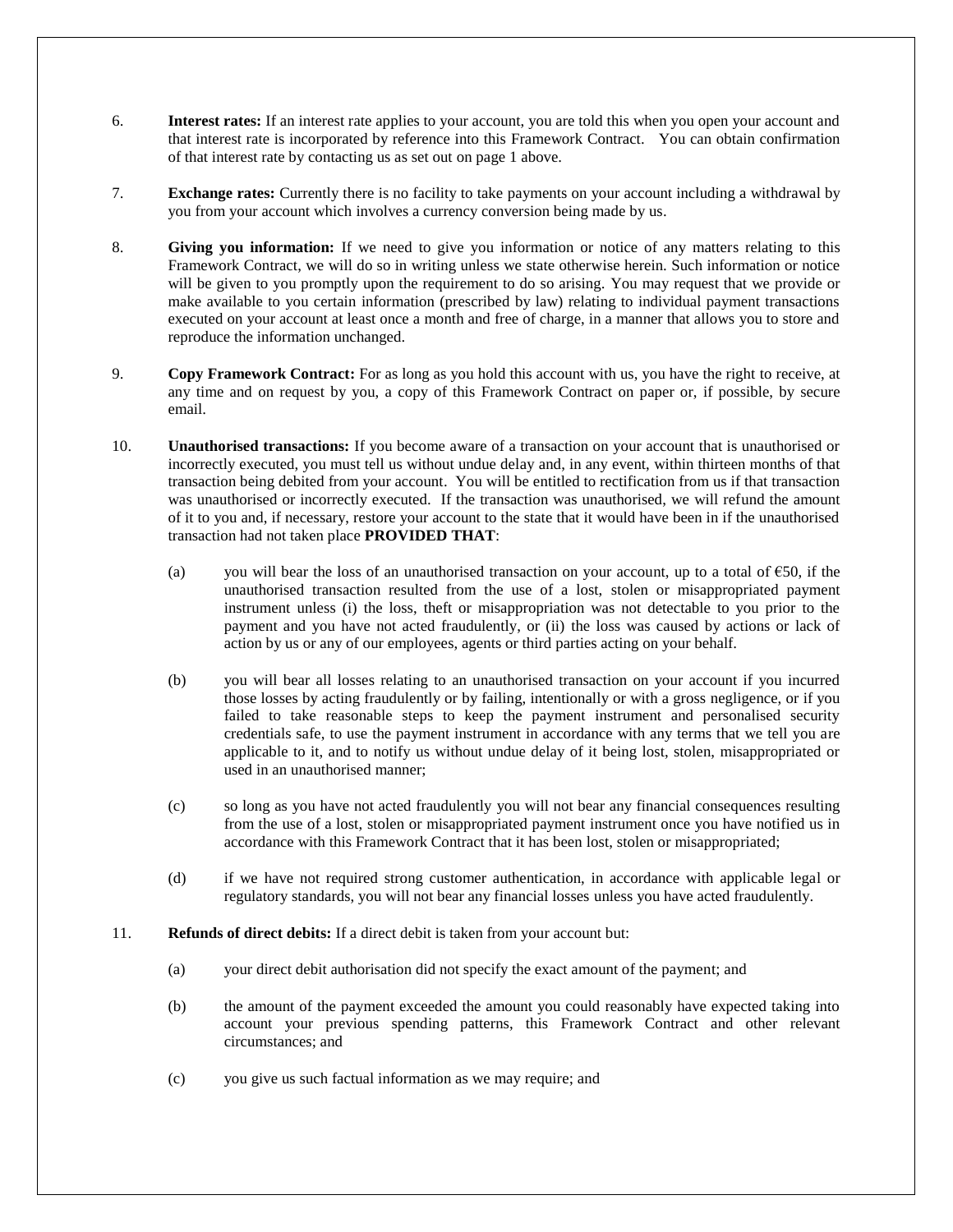- (d) you did not give us consent in advance to the direct debit being taken from your account; and
- (e) neither we nor the beneficiary of the direct debit made information available to you about the transaction at least four weeks before the debit date,

then you may request a refund from us of that direct debit for an eight week period following the debit date. We will then have ten Business Days to refund you, or give you reasons for our refusal to refund you and that your right to refer the matter to the FSPO, see clause 17 below for further details.

- 12. **Unique identifier:** If you give us an order to make a payment from your account and we execute it in accordance with the correct unique identifier, we will be taken to have executed it correctly as regards the beneficiary of that order. If you give us an incorrect unique identifier, we will not be liable for the nonexecution, or defective execution, of the order. We will, however, make reasonable efforts to recover the funds involved.
- 13. **Our liability if you make a payment out of your account:** If you give us an order to make a payment from your account, we are liable to you for its correct execution unless we can prove to you (and if necessary to the beneficiary's PSP) that the beneficiary's PSP received the payment. If we are so liable to you for a defective or incorrectly executed order, we will refund the amount of it to you and, if applicable, restore your account to the state that it would have been in if the defective or incorrect transaction had not taken place. Irrespective of whether we are liable to you or not in these circumstances, we will try to trace the transaction and notify you of the outcome. If we refuse to execute a payment transaction we will provide the reasons to you and the procedure for correcting any factual mistakes that may have led to the refusal unless prohibited by law or regulatory requirements.
- 14. **Our liability if you receive a payment in to your account:** If the payer's PSP can prove that we received the payment for you, then we will be liable to you. If we are liable to you we will immediately place the amount of the transaction at your disposal and credit the amount to your account. If you have arranged for a direct debit to be paid into your account, we will be liable to transmit that order to the payer's PSP. We will ensure that the amount of the transaction is at your disposal immediately after it is credited to our account. If we are not liable as set out above, the payer's PSP will be liable to the payer for the transaction. Regardless of whether we are liable or not, we will immediately try to trace the transaction and notify you of the outcome.
- 15. **Duration, changes and termination:** Your contract with us, as detailed in this Framework Contract, is of indefinite duration. If we want to change any part of the information provided herein which is required by Regulation 76, we will give you at least two months' written notice of the proposed change where required by law to do so. If you do not notify us within that two month period that you do not accept the proposed change, you will be deemed to have accepted it. If you do not want to accept the proposed change, you must notify us in writing and you will be allowed to terminate your contract with us in relation to the account to which this Framework Contract relates immediately and without charge before the end of that two month period. If we change an interest rate or an exchange rate in a way that is more favourable to you, we have the right to apply that change immediately and write to you soon afterwards confirming that change. We can change an exchange rate immediately and without notice if that change is based upon the reference exchange rate agreed in this Framework Contract. You may terminate your contract with us in relation to the account to which this Framework Contract relates on one month's notice in writing. We may terminate our contract with you in relation to the account to which this Framework Contract relates on giving you two months' notice in writing.
- 16. **Governing law and language:** This Framework Contract shall governed by and construed in accordance with the laws of Ireland, and all communication between us and you during our contractual relationship shall be conducted in English.
- 17. **Redress**: If you have a complaint in relation to the matters governed by this Framework Contract, you can write to us and we will deal with your complaint in accordance with our obligations under the Regulations. If you are not satisfied with the outcome of this internal process you may refer your complaint to the